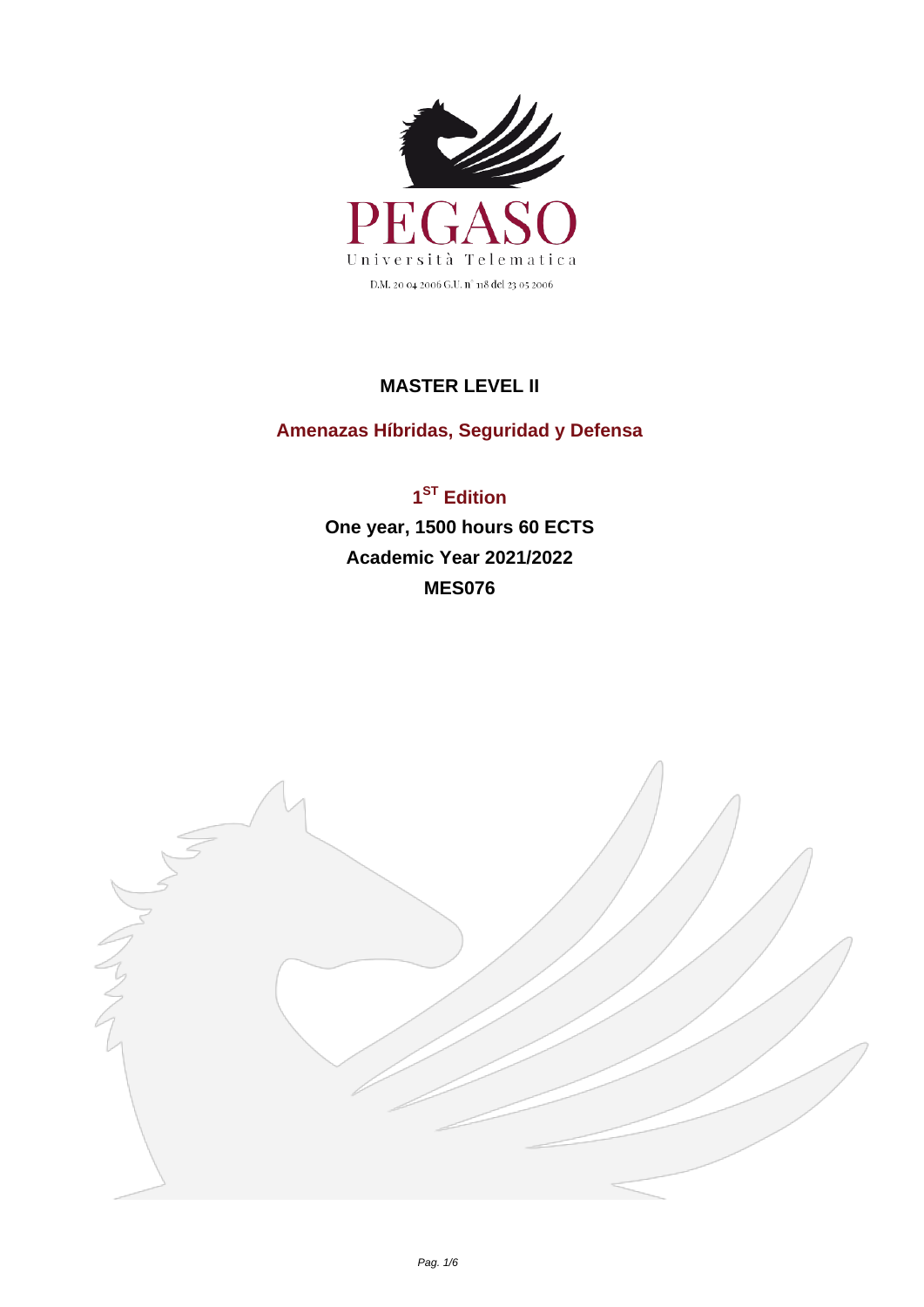

| <b>Title</b>         | Amenazas Híbridas, Seguridad y Defensa                                                                                                                                                                                                                                                                                                                                                                                                                     |
|----------------------|------------------------------------------------------------------------------------------------------------------------------------------------------------------------------------------------------------------------------------------------------------------------------------------------------------------------------------------------------------------------------------------------------------------------------------------------------------|
| <b>Edition</b>       | 1 <sup>ST</sup> Edition                                                                                                                                                                                                                                                                                                                                                                                                                                    |
| <b>Area</b>          | <b>INTERNATIONAL</b>                                                                                                                                                                                                                                                                                                                                                                                                                                       |
| <b>Category</b>      | <b>MASTER</b>                                                                                                                                                                                                                                                                                                                                                                                                                                              |
| <b>Level</b>         | Level II                                                                                                                                                                                                                                                                                                                                                                                                                                                   |
| <b>Academic Year</b> | 2021/2022                                                                                                                                                                                                                                                                                                                                                                                                                                                  |
| <b>Duration</b>      | One year, 1500 hours, 60 ECTS                                                                                                                                                                                                                                                                                                                                                                                                                              |
| <b>Presentation</b>  | The objective of this Postgraduate Master Course in hybrid threats is to provide<br>a broad theoretical and practical content that allows mastering the most<br>effective and innovative policies and strategies for detection, management and<br>prevention of hybrid threats. Likewise, the student will be able to develop a<br>broader and clearer vision about the current dynamics of the digital society and<br>the global world that surrounds us. |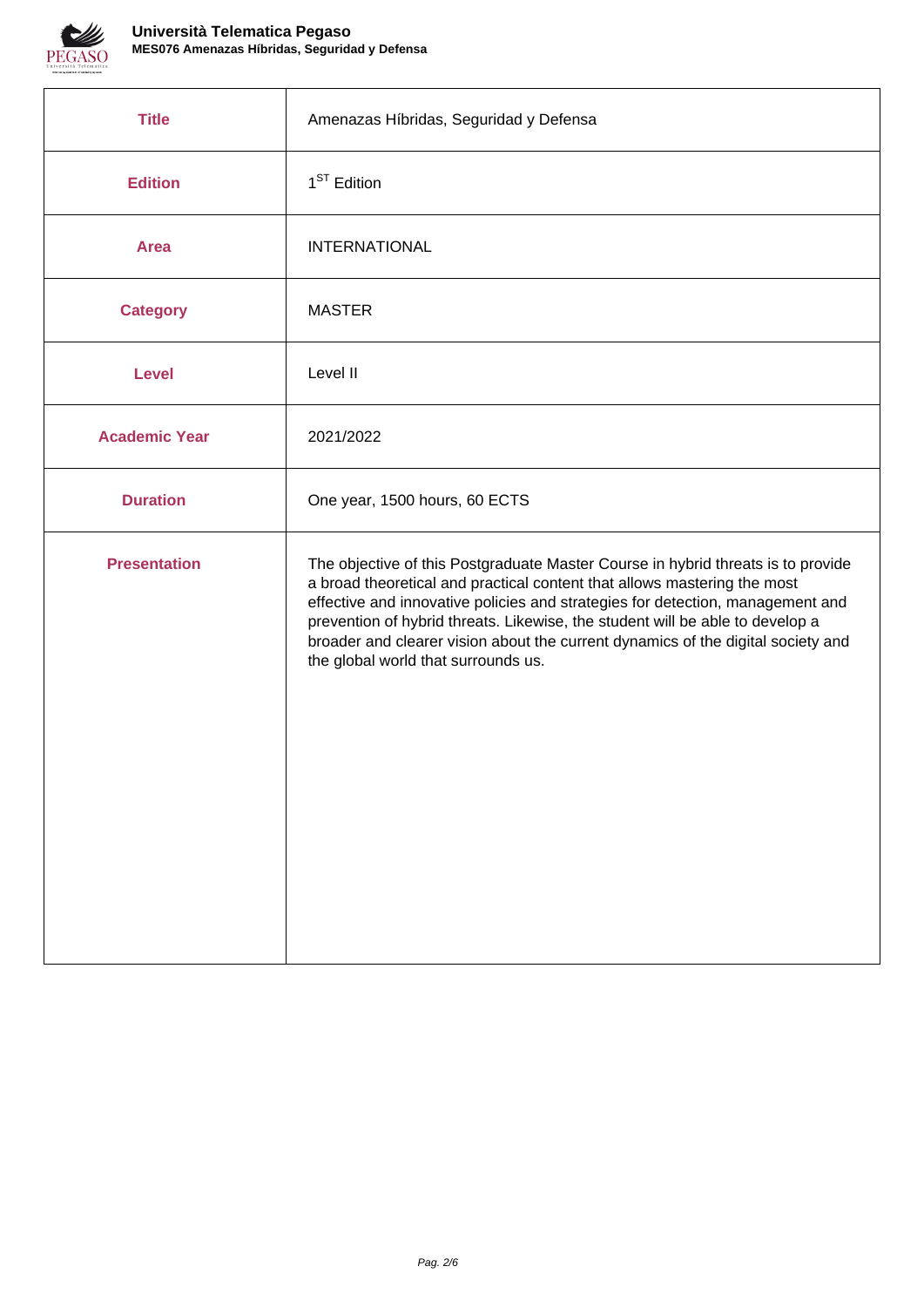

| <b>Objectives</b> | The recommended profile for this Postgraduate Master Course in hybrid threat<br>prevention fits into one of the following types of professionals:<br>Professionals linked to areas of public policy, international relations and<br>defense and national security. Executives, administrators and managers of<br>companies who wish to integrate the topic of hybrid threats as an added value<br>to their business and need to know theories, strategies and procedures in this<br>regard Journalists, editors and professionals related to the mass media sector,<br>with corporate responsibilities and social networks linked to the spread of fake<br>news and other hybrid threats. Digital marketing and community managers and<br>other social platform professionals whose content management requires<br>knowledge and effective responses to multiple digital hybrid threats. University<br>students who wish to start, improve or deepen their professional development<br>with the mastery of effective multidisciplinary tools for the detection, prevention<br>and management of hybrid threats. |
|-------------------|-----------------------------------------------------------------------------------------------------------------------------------------------------------------------------------------------------------------------------------------------------------------------------------------------------------------------------------------------------------------------------------------------------------------------------------------------------------------------------------------------------------------------------------------------------------------------------------------------------------------------------------------------------------------------------------------------------------------------------------------------------------------------------------------------------------------------------------------------------------------------------------------------------------------------------------------------------------------------------------------------------------------------------------------------------------------------------------------------------------------|
| <b>Tools</b>      |                                                                                                                                                                                                                                                                                                                                                                                                                                                                                                                                                                                                                                                                                                                                                                                                                                                                                                                                                                                                                                                                                                                 |
|                   | This Postgraduate Master Course will be delivered online through our didactic<br>platform available 24/7.                                                                                                                                                                                                                                                                                                                                                                                                                                                                                                                                                                                                                                                                                                                                                                                                                                                                                                                                                                                                       |
|                   | The distance learning system shall provide assisted learning along a<br>predetermined educational path, with access to didactic materials specifically<br>developed, with a wide range of interactive individual and group activities,<br>supervised by tutors and experts in the field, able to interact with students and<br>to answer their enquiries.                                                                                                                                                                                                                                                                                                                                                                                                                                                                                                                                                                                                                                                                                                                                                       |
|                   | The study of the didactic materials, both digital (video lessons of the lecturers<br>with graphic animations) and on paper support (lecture notes and/or texts), is<br>conducted according to the time schedules and personal availability of the<br>student.                                                                                                                                                                                                                                                                                                                                                                                                                                                                                                                                                                                                                                                                                                                                                                                                                                                   |
|                   | Students may avail of video lessons for the study of theoretical knowledge, of<br>bibliographies and sitographies, in addition to notes and documents necessary<br>for the acquisition of practical skills.                                                                                                                                                                                                                                                                                                                                                                                                                                                                                                                                                                                                                                                                                                                                                                                                                                                                                                     |
|                   |                                                                                                                                                                                                                                                                                                                                                                                                                                                                                                                                                                                                                                                                                                                                                                                                                                                                                                                                                                                                                                                                                                                 |
|                   |                                                                                                                                                                                                                                                                                                                                                                                                                                                                                                                                                                                                                                                                                                                                                                                                                                                                                                                                                                                                                                                                                                                 |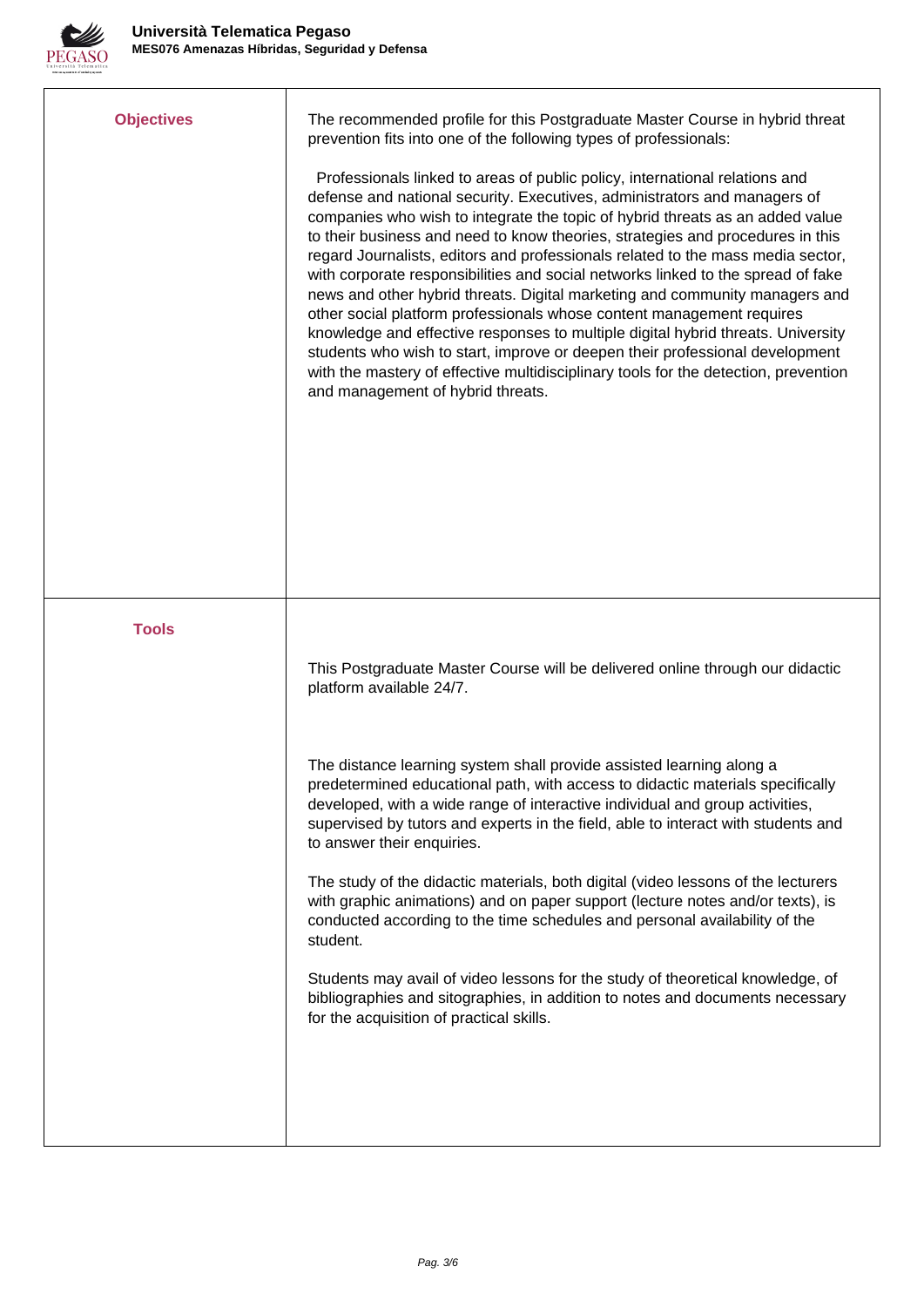

I

| <b>Contents</b>              |                                                                                                                                                                                                                                                                                      | <b>ECTS</b> |
|------------------------------|--------------------------------------------------------------------------------------------------------------------------------------------------------------------------------------------------------------------------------------------------------------------------------------|-------------|
|                              | <b>Topics</b><br>Introducción a las Amenazas Híbridas: Marco conceptual y Evolución histórica<br>1                                                                                                                                                                                   | 6           |
|                              | $\overline{2}$<br>Geoestrategia: Amenazas y Desafíos                                                                                                                                                                                                                                 | 6           |
|                              | 3<br>La Seguridad en un Mundo Global                                                                                                                                                                                                                                                 | 6           |
|                              | 4<br>La Defensa en un Mundo Volátil, incierto, complejo y Ambigüo                                                                                                                                                                                                                    | 6           |
|                              | Metodología de Investigación en ciencias sociales<br>5                                                                                                                                                                                                                               | 6           |
|                              | Inteligencia frente a las Amenazas Híbridas<br>6                                                                                                                                                                                                                                     | 6           |
|                              | Gestión del Ámbito Cognitivo<br>7                                                                                                                                                                                                                                                    | 6           |
|                              | Gestión del Ámbito Ciberespacial<br>8                                                                                                                                                                                                                                                | 6           |
|                              | 9<br>Políticas para enfrentarse a las Amenazas Híbridas                                                                                                                                                                                                                              | 6           |
|                              | Trabajo Final del Master<br>10                                                                                                                                                                                                                                                       | 6           |
|                              | Total                                                                                                                                                                                                                                                                                | 60          |
| <b>Committments</b>          | Upon enrolment, the student will receive, at the e-mail address provided during<br>the enrolment process, the credentials to access the UniPegaso platform,<br>where they will be able to download the final certificate once the have<br>successfully passed the final examination. |             |
|                              | Students are expected to:                                                                                                                                                                                                                                                            |             |
|                              | • study the didactic material specifically arranged;                                                                                                                                                                                                                                 |             |
|                              | • participate in online activities;                                                                                                                                                                                                                                                  |             |
|                              | • successfully meet the required learning outcomes of each module as stated in<br>course outline in order to pass the assignments;                                                                                                                                                   |             |
|                              | • revise the assignments according to the lecturers' comments in an event of<br>the failure to meet one or more of the learning outcomes for each module;                                                                                                                            |             |
|                              | • successfully pass the final dissertation defense real time via digital tools.                                                                                                                                                                                                      |             |
|                              |                                                                                                                                                                                                                                                                                      |             |
|                              |                                                                                                                                                                                                                                                                                      |             |
| <b>Access Qualifications</b> | The following access qualifications are required:                                                                                                                                                                                                                                    |             |
|                              | • Master's degree corresponding to EQF level 7                                                                                                                                                                                                                                       |             |
|                              |                                                                                                                                                                                                                                                                                      |             |
|                              |                                                                                                                                                                                                                                                                                      |             |
|                              |                                                                                                                                                                                                                                                                                      |             |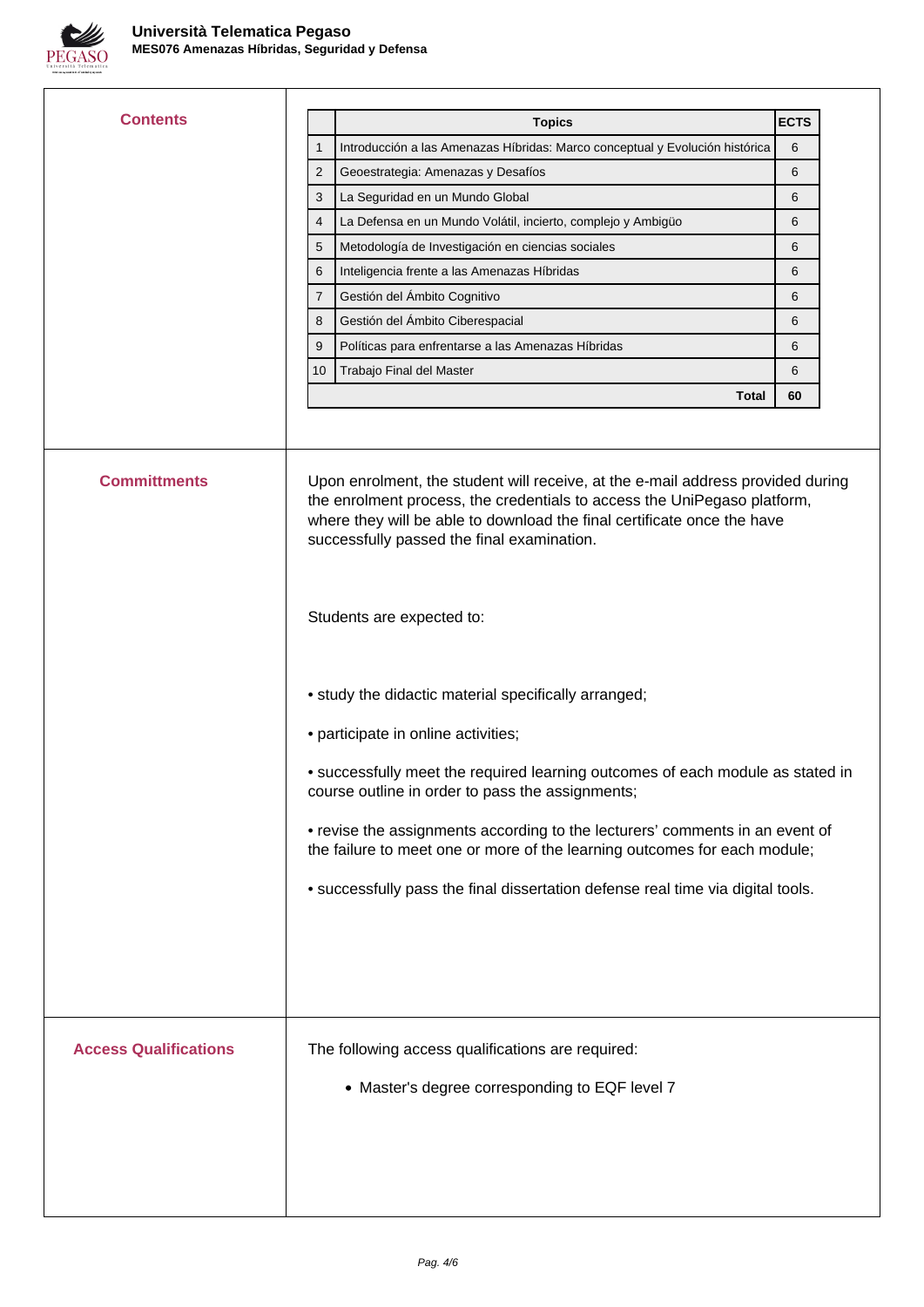

| <b>Enrolment terms</b>      | <b>Enrolment always open</b>                                                                                                                                           |
|-----------------------------|------------------------------------------------------------------------------------------------------------------------------------------------------------------------|
| <b>Terms and Conditions</b> | The administration department reserves the right to activate the Postgraduate<br>Course: https://docs.unipegaso.it/postlaurea/mancata_attivazione.pdf                  |
|                             | By enrolling in this course, you accept and agree to abide by the following<br>Terms and Conditions of Use:<br>https://docs.unipegaso.it/postlaurea/cond_util_post.pdf |
| <b>Payment modalities</b>   | For information about enrolment fees and payment modalities,<br>please contact the following address: <b>administracion@iniseg.es</b>                                  |